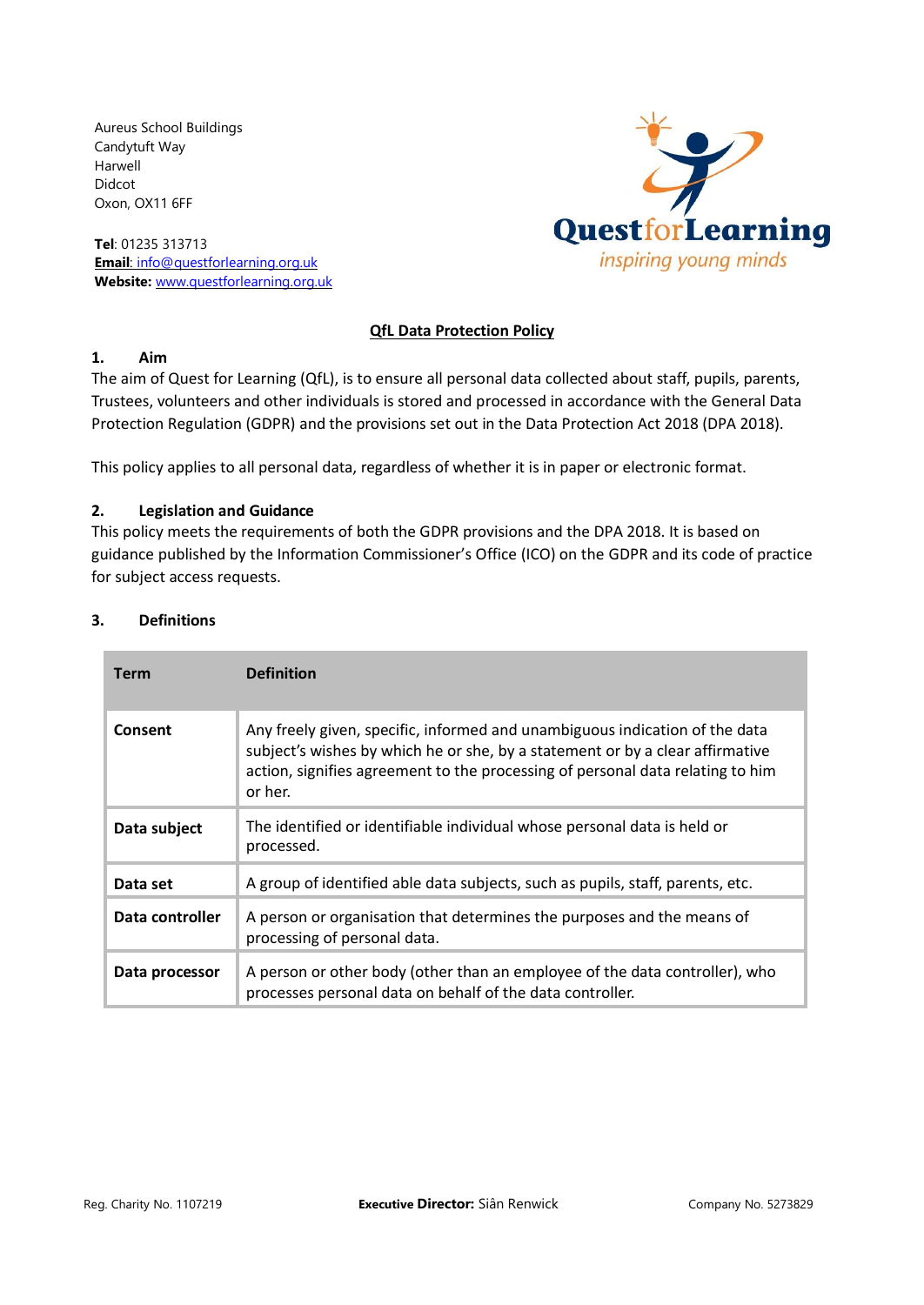| Personal data | Any information relating to an identified, or identifiable individual.            |
|---------------|-----------------------------------------------------------------------------------|
|               | This may include the individual's:                                                |
|               | Name (including initials)<br>$\bullet$                                            |
|               | Identification number<br>$\bullet$                                                |
|               | Location data<br>$\bullet$                                                        |
|               | Online identifier, such as a username<br>$\bullet$                                |
|               | It may also include factors specific to the individual's physical, physiological, |
|               | genetic, mental, economic, cultural or social identity.                           |

| <b>Special</b><br>categories<br>Ωf<br>personal<br>data | Personal data which is more sensitive and so needs more protection, including<br>information about an individual's:<br>Racial or ethnic origin<br>٠<br>Political opinions<br>Religious or philosophical beliefs<br>Trade union membership<br>Genetics<br>Biometrics (such as fingerprints, retina and iris patterns), where used<br>for identification purposes<br>Health - physical or mental<br>Sex life or sexual orientation |
|--------------------------------------------------------|----------------------------------------------------------------------------------------------------------------------------------------------------------------------------------------------------------------------------------------------------------------------------------------------------------------------------------------------------------------------------------------------------------------------------------|
| Processing                                             | Anything done to personal data, such as collecting, recording, organising,<br>structuring, storing, adapting, altering, retrieving, using, disseminating,<br>erasing or destroying.                                                                                                                                                                                                                                              |
| Personal data<br>breach                                | A breach of security leading to the accidental or unlawful destruction,<br>loss, alteration, unauthorised disclosure of, or access to personal data.                                                                                                                                                                                                                                                                             |
| <b>Suppression List</b>                                | A register recording the details of data subjects that do not consent to<br>specific information being sent, emailed or copied to them.                                                                                                                                                                                                                                                                                          |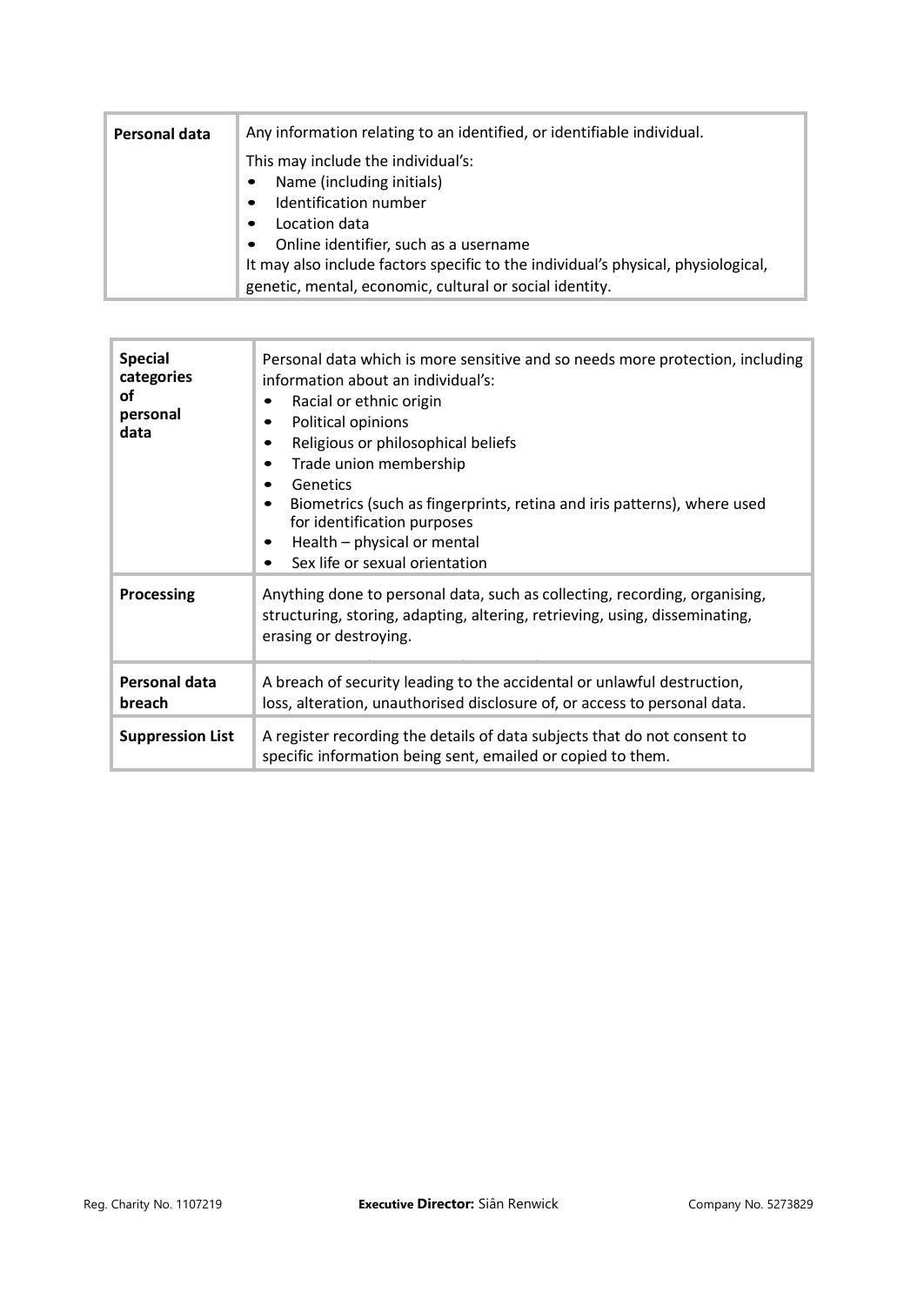# **4. The Data Controller**

QfL processes personal data relating to pupils, staff, trustees, visitors and others, and therefore is a data controller and is registered as a data controller with the ICO and renews this registration annually or as otherwise legally required.

# **5. Roles and Responsibilities**

This policy applies to all staff employed by QfL and to external organisations or individuals working on its behalf. Staff who do not comply with this policy may face disciplinary action.

## **5.1 QfL Board of Trustees**

The Board has overall responsibility for ensuring QfL fully complies with all relevant data protection obligations.

## **5.2 QfL Executive Director**

The Executive Director acts as the representative of the Data Controller on a day-to-day basis.

## **5.3 Data Protection Officer (DPO)**

The ICO does not require QfL to appoint a DPO, however QfL has a designated an employee (DE) who is responsible for data protection within the charity. The employee is responsible for overseeing the implementation of this policy, monitoring compliance with data protection law and developing related policies and guidelines where applicable. The designated employee is also the point of contact for individuals whose data QfL processes and for the ICO.

### **5.4 All staff**

Staff are responsible for:

- Collecting, storing and processing any personal data in accordance with this policy
- Informing the charity of any changes to their personal data, such as a change of address
- Contacting the QfL designated employee responsible for data protection:
	- **•** With any questions about the operation of this policy, data protection law, retaining personal data or keeping personal data secure
	- If they have any concerns that this policy is not being followed
	- **.** If they are unsure whether or not they have a lawful basis to use personal data in a particular way

### **6. Data Protection Principles**

GDPR is based on the following data protection principles and states personal data must be:

- Processed lawfully, fairly and in a transparent manner
- Collected for specified, explicit and legitimate purposes
- Adequate, relevant and limited to what is necessary to fulfil the purposes for which it is processed
- Accurate and is kept up to date
- Kept for no longer than is necessary for the purposes for which it is processed
- Processed in a way that ensures it is appropriately secured

This policy sets out how Quest for Learning aims to comply with these principles.

### **7. Collecting Personal Data**

### **7.1 Lawfulness, fairness and transparency**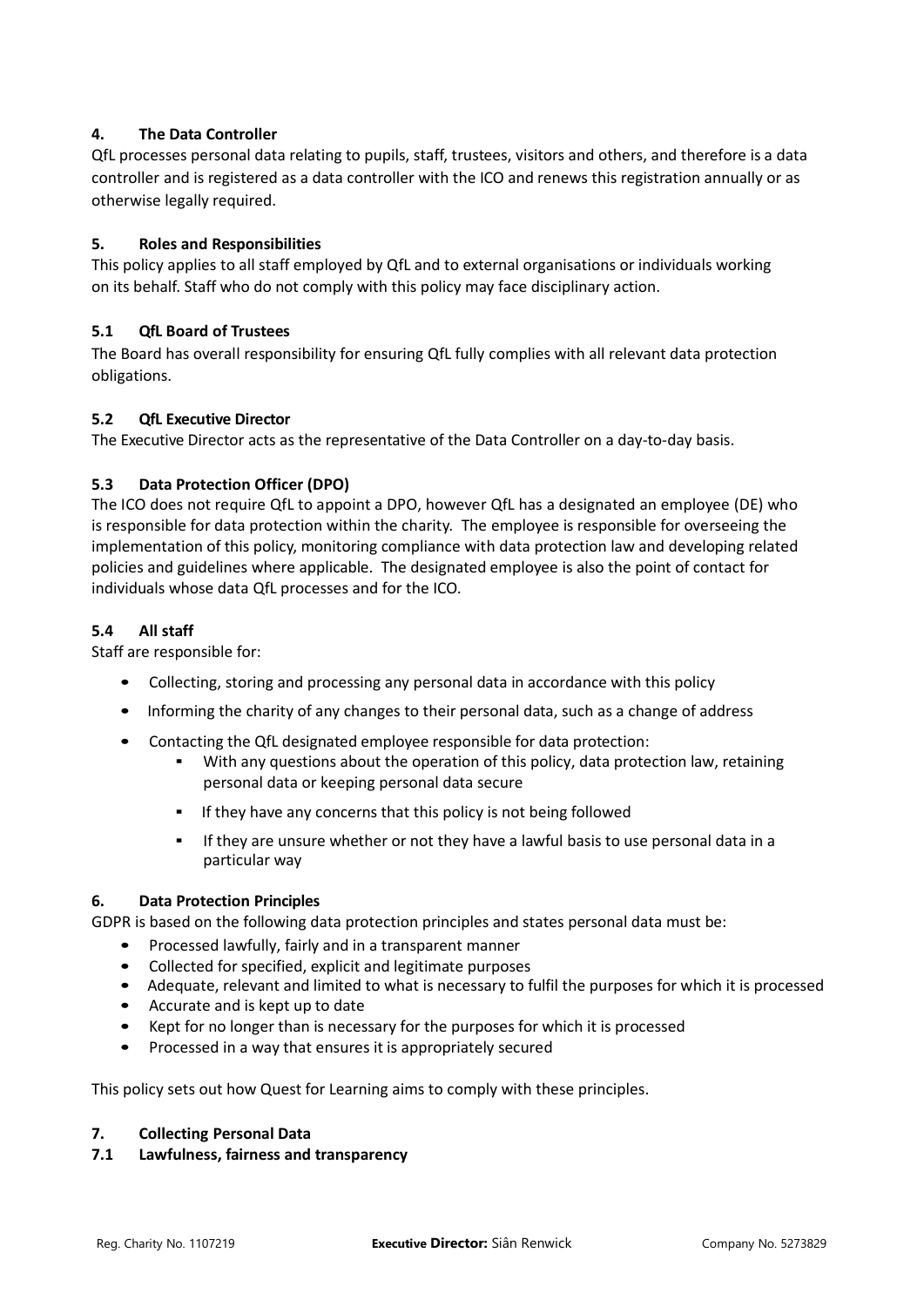QfL will only process personal data where there is a "lawful basis" (legal reasons) to do so under data protection law:

- The data needs to be processed so that QfL can **fulfil a contract** with the individual or organisation, or the individual has asked QfL to take specific steps before entering into a contract
- The data needs to be processed so that QfL can **comply with a legal obligation**
- The data needs to be processed to ensure the **vital interests** of the individual e.g. to protect someone's life
- The data needs to be processed so that the school, as a public authority, can perform a task **in the public interest,** and carry out its official functions
- The data needs to be processed for the **legitimate interests** of the school or a third party (provided the individual's rights and freedoms are not overridden)
- The individual (or their parent/carer when appropriate in the case of a pupil) has freely given clear **consent**

QfL will not often need to use consent, however, where it is sought the following is to apply:

- individuals are to have a positive opt-in, the use of pre-ticked boxes or any other method of default consent is not to be used;
- it is to be clear, concise, specific and 'granular' i.e. separate consent is obtained for each request, vague or blanket consent is not sufficient;
- requests for consent are to be separate from other terms and conditions;
- where consent is collected and used by a third party, the third party is to be named;
- explicit consent (used for special category data) requires a very clear and specific statement;
- individuals are to be told they can withdraw their consent at any time, how to withdraw their consent (the withdrawal process is to be clear and easy);
- QfL is to keep evidence of consent i.e. who was asked, when were they asked, how they were asked (letter, software, etc.), what they were asked and what the rationale for their consent;
- consent is to be kept under review and refreshed if there are anything changes;
- consent is not to be a precondition of a service;

QfL will meet one of the special category conditions for processing set out in the GDPR and DPA 2018:

- the data subject has given explicit consent;
- processing is necessary for the purposes of carrying out the obligations and exercising specific rights of the controller or of the data subject in the field of employment and social security and social protection law
- processing is necessary to protect the vital interests of the data subject or of another natural person where the data subject is physically or legally incapable of giving consent;
- processing is carried out in the course of its legitimate activities with appropriate safeguards by a foundation, association or any other not-for-profit body with a political, philosophical, religious or trade union aim and on condition that the processing relates solely to the members or to former members of the body or to persons who have regular contact with it in connection with its purposes and that the personal data are not disclosed outside that body without the consent of the data subjects
- processing relates to personal data which are manifestly made public by the data subject;
- processing is necessary for the establishment, exercise or defence of legal claims;
- processing is necessary for reasons of substantial public interest;
- processing is necessary for the purposes of preventive or occupational medicine, for the assessment of the working capacity of the employee, medical diagnosis, the provision of health or social care or treatment or the management of health or social care systems and services on the basis of law or pursuant to contract with a health professional;
- processing is necessary for reasons of public interest in the area of public health;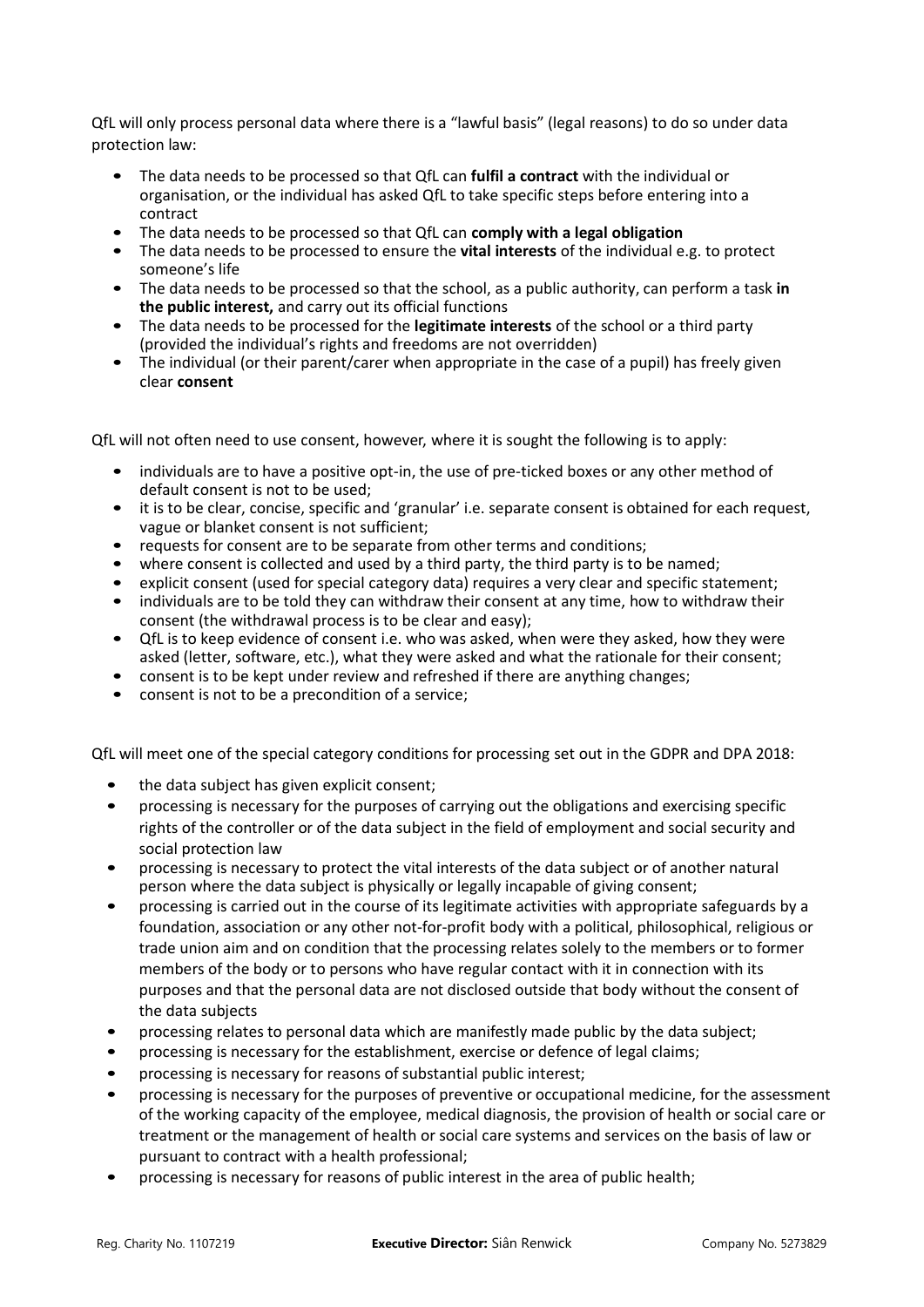• processing is necessary for archiving purposes in the public interest, scientific or historical research purposes or statistical purposes.

## **7.2 Limitation, minimisation and accuracy**

QfL will only collect personal data for specified, explicit and legitimate reasons and will explain these reasons to individuals when the information is first gathered i.e. via a Privacy Notice.

Should QfL want to use personal data for reasons other than those provided when the data was first obtained it will inform the individuals concerned before doing so and, where necessary, seek consent.

Staff must only process personal data where it is necessary in order carry out their job. When staff no longer need the personal data they hold, they must ensure it is deleted or anonymised and this should be undertaken in accordance with QfL's Records Retention Schedule.

### **8. Sharing Personal Data**

QfL will not normally share personal data, but may do so where:

- There is an issue with a pupil or parent/carer that puts the safety of our staff at risk
- QfL needs to liaise with other agencies we will seek consent as necessary before doing this
- Suppliers or contractors need data to enable QfL to provide services to staff and pupils for example, housing associations, IT providers. When doing this, QfL will:
	- Only appoint suppliers or contractors that can provide sufficient guarantees they comply with data protection law
	- Establish a data sharing agreement with the supplier or contractor, either in the contract or as a standalone agreement, to ensure the fair and lawful processing of the shared personal data
	- Only share data and information that the supplier or contractor needs to carry out their service and to keep them safe while working with QfL

QfL will also share personal data with law enforcement and government bodies where are legally required to do so, including for:

- The prevention or detection of crime and/or fraud
- The apprehension or prosecution of offenders
- The assessment or collection of tax owed to HMRC
- In connection with legal proceedings
- Where the disclosure is required to satisfy safeguarding obligations
- Research and statistical purposes, as long as personal data is sufficiently anonymised, or consent has been provided

Personal data may also be shared with emergency services and local authorities to help them to respond to an emergency situation that affects any of our pupils or staff.

Where personal data is transferred to a country or territory outside the European Economic Area, it will do so in accordance with data protection law.

### **9. Subject Access Requests and Other Rights of Individuals**

### **9.1 Subject Access Requests**

Individuals have a right to make a 'subject access request' to gain access to personal information held about them. This includes:

- Confirmation their personal data is being processed
- Access to a copy of the data
- The purposes of the data processing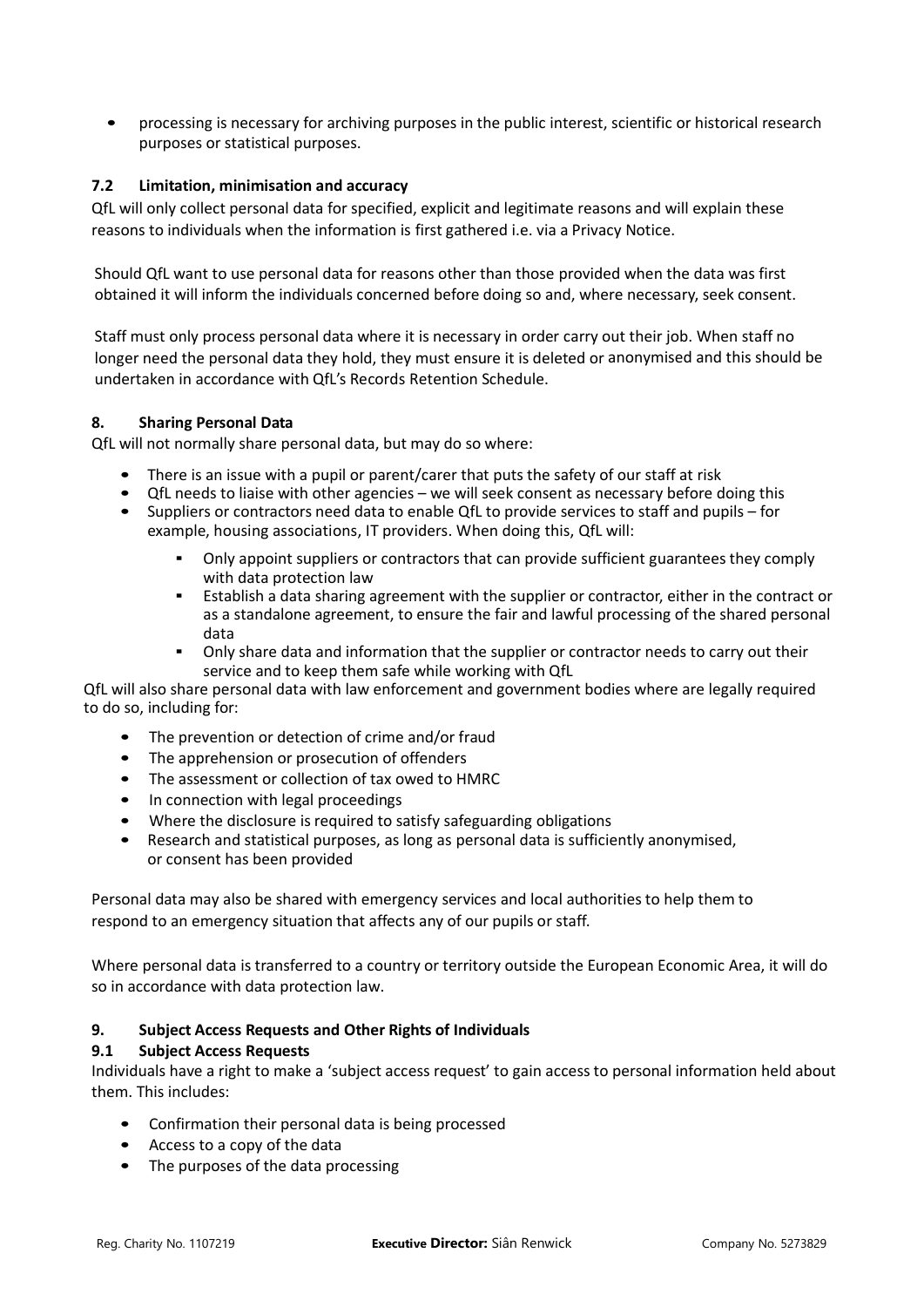- The categories of personal data concerned
- Who the data has been, or will be shared with
- How long the data will be stored for, or if this isn't possible, the criteria used to determine this period
- The source of the data, if not the individual
- Whether any automated decision-making is being applied to their data, and what the significance and consequences of this might be for the individual

Subject access requests must be submitted using the appropriate request form, either by letter or email to: The Administrator, Quest for Learning, Aureus School Building, Candytuft Way, Harwell, Didcot, Oxfordshire, OX11 6FF, 01235 313713, [info@questforlearning.org.uk](mailto:info@questforlearning.org.uk)

## **9.2 Children and Subject Access Requests**

Personal data about a child belongs to that child, and not the child's parents or carers. For a parent or carer to make a subject access request with respect to their child, the child must either be unable to understand their rights and the implications of a subject access request or have given their consent.

Children **below the age of 13** are generally not regarded to be mature enough to understand their rights and the implications of a subject access request. Therefore, most subject access requests from parents or carers of pupils may be granted without the express permission of the pupil. This is not a rule and a pupil's ability to understand their rights will always be judged on a case-by-case basis.

Children **aged 13 and older** are generally regarded to be mature enough to understand their rights and the implications of a subject access request. Therefore, most subject access requests from parents or carers of pupils may not be granted without the express permission of the pupil. This is not a rule and a pupil's ability to understand their rights will always be judged on a case-by-case basis.

### **9.3 Responding to Subject Access Requests**

When responding to requests QfL will:

- Ask individuals to prove their identification
- Contact the individual via phone to confirm the request was made
- Respond without delay and within 1 month of receipt of the request
- Provide the information free of charge
- Inform and explain to individuals, where a request is complex or numerous, that the charity requires an extension to the time limit and the information will be provided within 3 months from the original date of the request

QfL will not disclose information if it:

- Might cause serious harm to the physical or mental health of the pupil or another individual
- Would reveal the pupil is at risk of abuse, where the disclosure of that information would not be in the child's best interests
- Is contained in adoption or parental order records
- Is given to a court in proceedings concerning the child or another individual

If the request is unfounded or excessive, QfL may refuse to act on it, or charge a reasonable fee taking into account administrative costs.

A request will be deemed to be unfounded or excessive if it is repetitive or asks for further copies of the same information.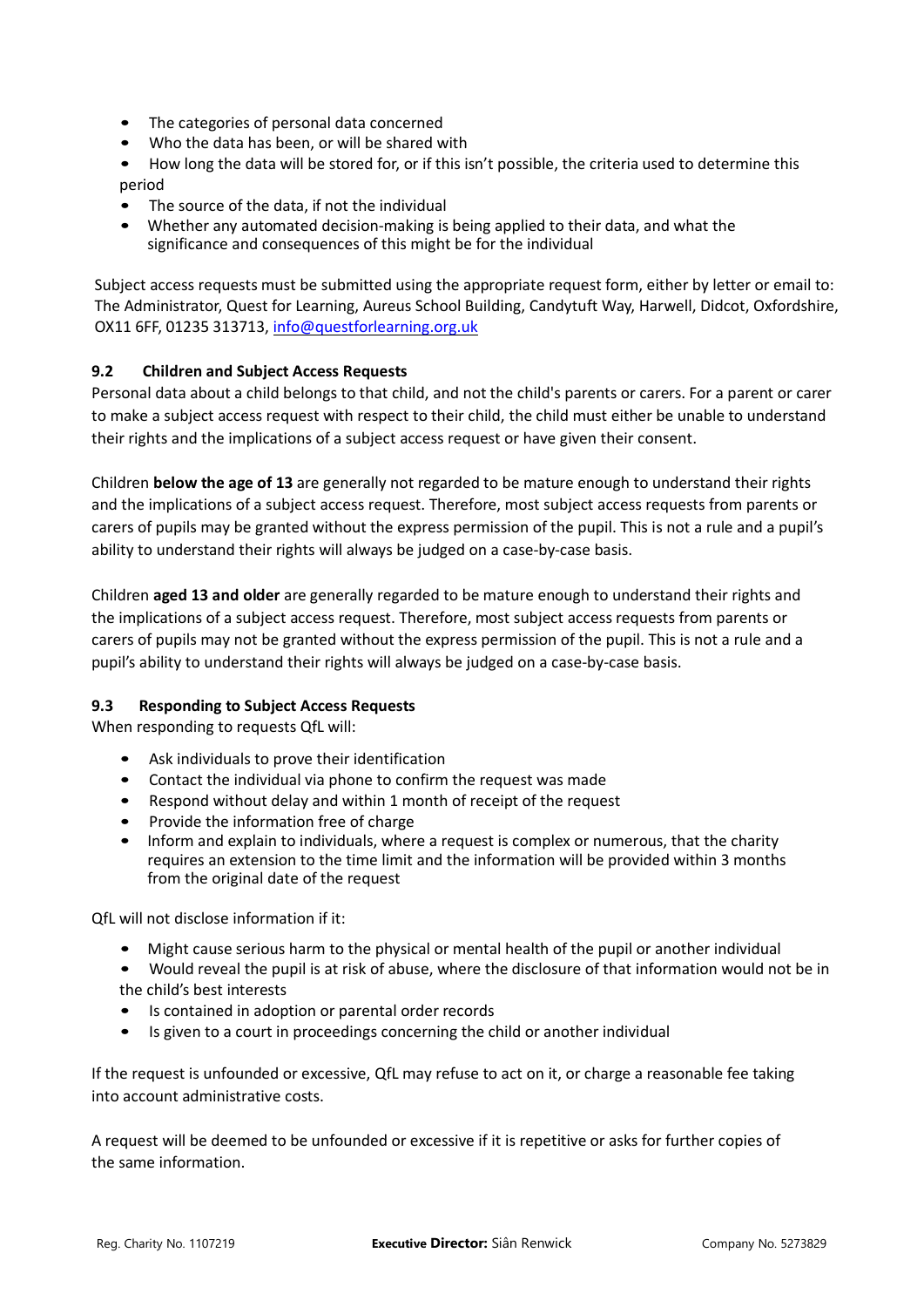When refusing a request, QfL will inform individuals why and they have the right to complain to the ICO.

## **9.4 Other Data Protection Rights of the Individual**

In addition to the right to make a subject access request, and to receive information when collecting data, individuals also have the right to:

- At any time, withdraw their consent to processing
- Ask QfL to rectify, erase or restrict processing of their personal data, or object to the processing of it (in certain circumstances)
- Prevent the use of their personal data for direct marketing
- Challenge processing, which has been justified based on "public interest"
- Request a copy of agreements under which their personal data is transferred outside of the European Economic Area
- Object to decisions based solely on automated decision making or profiling (decisions taken with no human involvement, that might negatively affect them)
- Prevent processing that is likely to cause damage or distress
- Be notified of a data breach in certain circumstances
- Make a complaint to the ICO
- Ask for their personal data to be transferred to a third party in a structured, commonly used and machine-readable format (in certain circumstances)

Individuals should submit a request to exercise these rights, using the relevant request form, either by letter or email to: The Administrator, Quest for Learning, Aureus School Building, Candytuft Way, Harwell, Didcot, Oxfordshire, OX11 6FF, 01235 313713, [info@questforlearning.org.uk](mailto:info@questforlearning.org.uk)

### **10. Data Protection by Design and Default**

QfL has measures in place to demonstrate that data protection has been integrated into data processing activities, including:

- The appointment of a designated employee responsible for data protection, and ensuring he/she has the necessary resources to fulfil their duties and maintain their expert knowledge
- Only processing personal data that is necessary for each specific purpose of processing, and always in line with the data protection principles set out in relevant data protection law
- Completing privacy impact assessments where the processing of personal data presents a high risk to the rights and freedoms of individuals and when introducing new technologies
- Integrating data protection into internal documents and related policies and privacy notices
- Regularly training members of staff on data protection law, this policy, any related policies, any other data protection matters and record attendance to training
- Regularly conducting reviews and audits to test privacy measures and check compliance
- Maintaining records of our processing activities, including:
	- **•** For the benefit of data subjects, making available the name and contact details of the DE
	- The use of Privacy Notices to inform all data sets about the information held, how it is used and if it is shared, with whom
	- Maintaining an internal record of the type of data QfL collects, how it uses it, the relevance of the data to the data sets, where the data is stored and the retention period for the data

### **11. Data Security and Storage of Records**

QfL will protect personal data and keep it safe from unauthorised or unlawful access, alteration, processing or disclosure and against accidental or unlawful loss, destruction or damage. In particular:

• Paper-based records and portable electronic devices, such as laptops and hard drives that contain personal data are kept secured when not in use.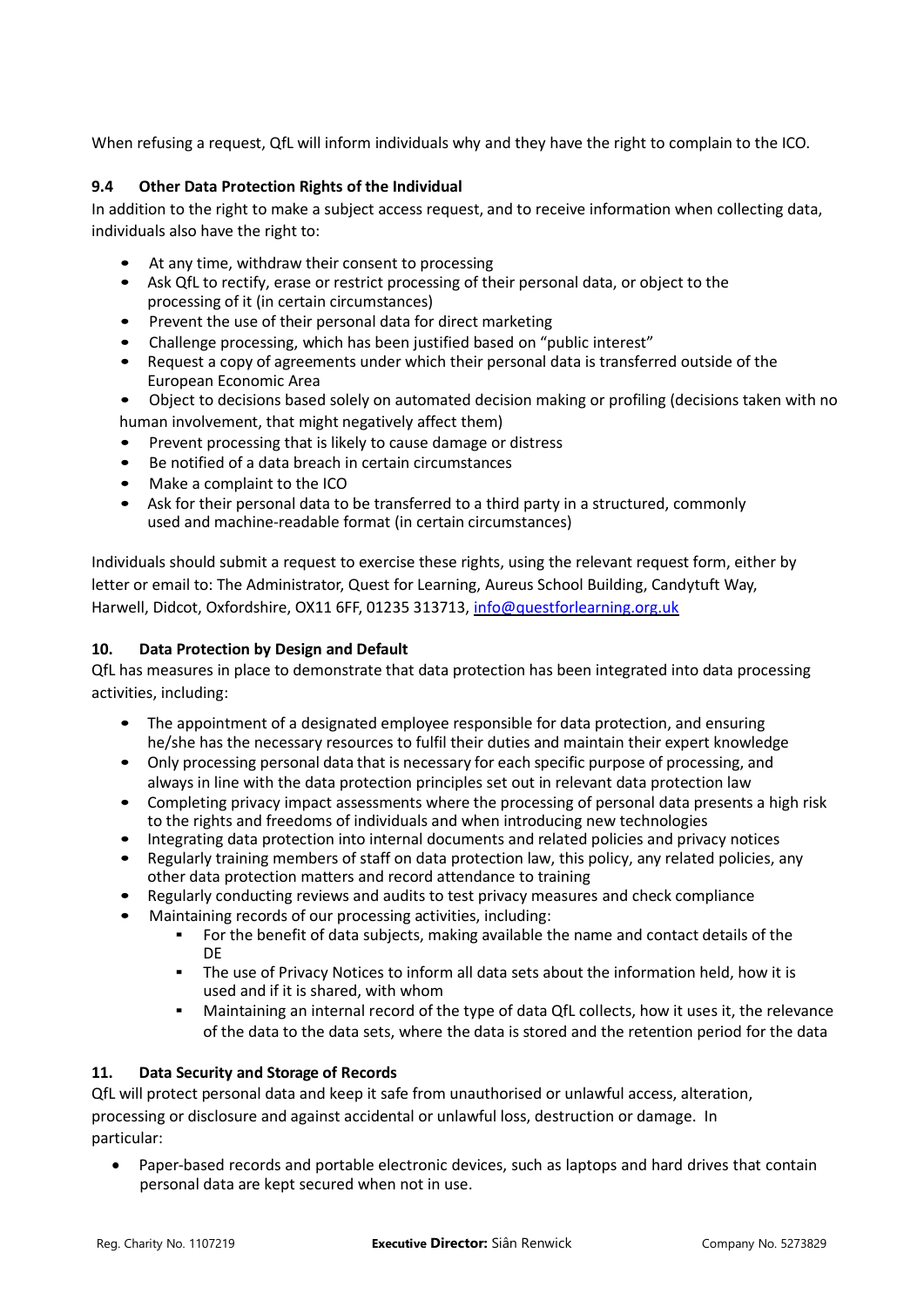- Papers containing confidential personal data are not left on office desks, pinned to notice/display boards or left anywhere else where there is general access.
- Where homeworking is required staff adhere to guidelines set out in the QfL Homeworking Guidelines.
- Complex (secure) passwords are used to secure all data files and email files.
- Portable devices, such as USB sticks or external hard drives, will only be used when there is no alternative. These devices will be fully encrypted before being used to store QfL data.
- Where personal data is shared with a third party, QfL undertakes due diligence and reasonable steps to ensure it is stored securely and is adequately protected

### **12. Disposal of Records**

Personal data that is no longer needed, is inaccurate or out of date and cannot or does not need to be rectified is to be disposed of securely.

QfL will shred or incinerate paper-based records and overwrite or delete electronic files. If using third party organisations to safely dispose of records, QfL will obtain sufficient guarantees from the supplier to satisfy themselves that they are complying with data protection law.

Before disposing of documents staff are to check the QfL Records Retention Schedule to confirm retention dates.

#### **13. Data Breaches**

QfL will make all reasonable endeavours to ensure personal data is protected and there are no data breaches. When appropriate, the Charity will report the data breach to the ICO within 72 hours. Data breach procedures are detailed in *Annex A.*

### **14. Training**

All Trustees, governors and staff are provided with data protection training as part of their induction process.

Where changes to legislation, guidance or the school's processes make it necessary data protection will form part of continuing professional development.

#### **15. Monitoring Arrangements**

This policy will be reviewed and updated when there are changes to GDPR and DPA 2108, guidance provided by case law or changes which will affect QfL's practice.

#### **16. Links with Other Documents**

This policy links with the following documents:

- QfL Homeworking Guidelines
- QfL Privacy Notice Workforce
- **QfL Privacy Notice Pupils, Parents and Carers**
- QfL Records Management, Retention and Disposal Policy

Tamzin Einon Head of Operations

September 2019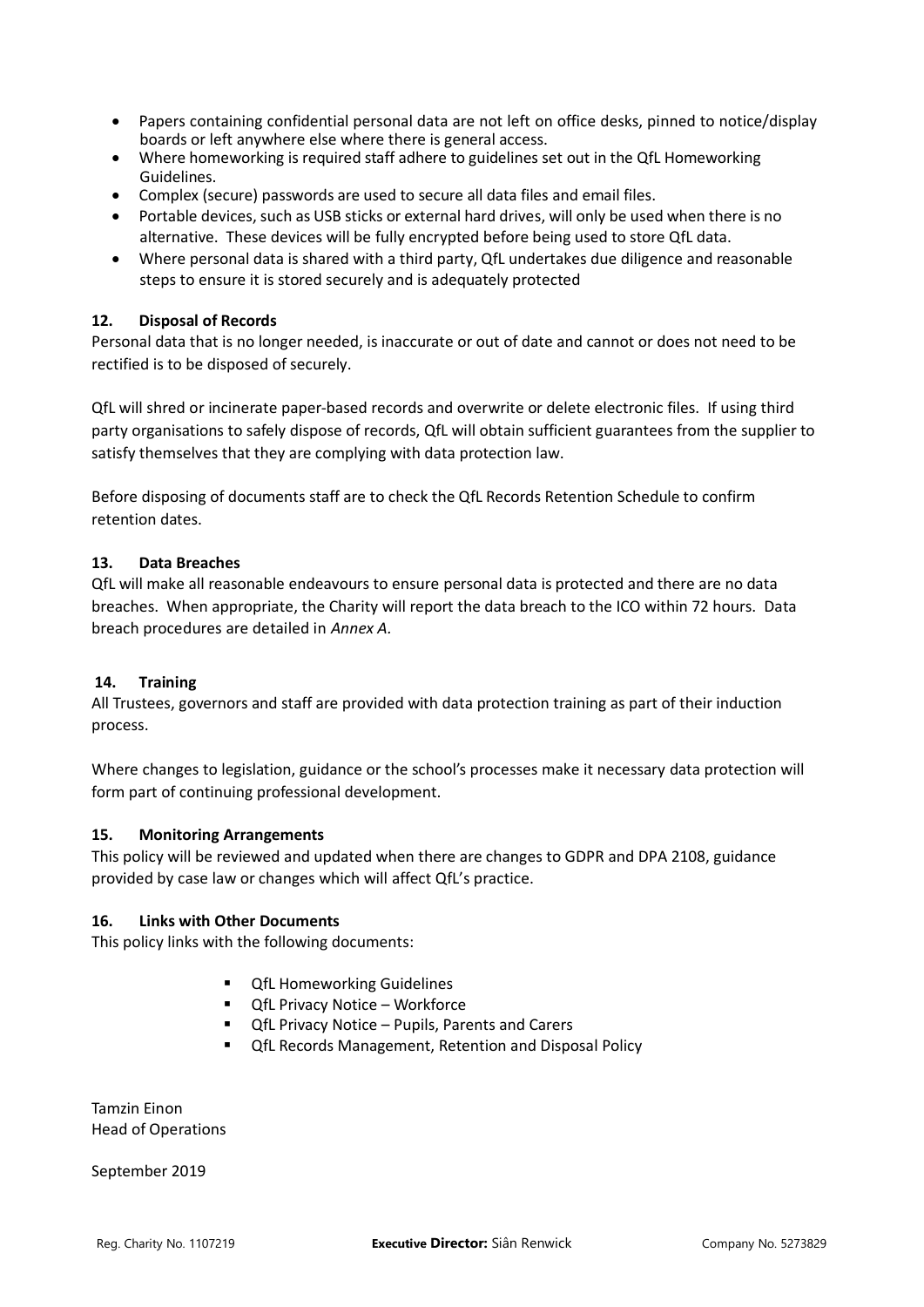### **Appendix A Data Breach Procedure**

This procedure is based on "guidance [on personal data breaches"](https://ico.org.uk/for-organisations/guide-to-the-general-data-protection-regulation-gdpr/personal-data-breaches/) produced by the ICO.

- 1. On finding a breach or potential breach, the charity or data processor must immediately notify the designated employee (DE) for data protection and the Director of the charity.
- 2. The DE will undertake an initial investigate to determine whether a breach has occurred. He / She will consider whether personal data has been accidentally or unlawfully:
	- **Altered**
	- Destroyed
	- Lost
	- Published or made available to an inappropriate audience
	- **Stolen**
	- Made available to unauthorised people
- 3. The DE is to brief the CEO.
- 4. The DE will make all reasonable efforts to contain and minimise the impact of the breach, assisted by relevant staff members or data processors where necessary.

5. The DE, along with the Director, will decide if the breach must be reported to the ICO. This will be judged on a case-by-case basis. The DE is to take into consideration whether the breach is likely to negatively affect people's rights and freedoms, cause them any physical, material or non-material damage (e.g. emotional distress) through:

- Damage to reputation
- Discrimination
- Financial loss
- Identify theft or fraud
- Loss of confidentiality
- Loss of control over their data
- Unauthorised reversal of pseudonymisation (for example, key-coding)
- Any other significant economic or social disadvantage to the individual(s) concerned

If it is likely that there will be a risk to people's rights and freedoms, the DE must notify the ICO.

- 6. The DE will document the decision (either way), in case it is challenged later by the ICO or an individual affected by the breach. Documented decisions are stored in a spreadsheet on QfL's computer network.
- 7. Where the ICO must be notified, the DE will complete th[e 'report a breach'](https://ico.org.uk/for-organisations/report-a-breach/) page on [the ICO's](https://ico.org.uk/for-organisations/report-a-breach/)  [website](https://ico.org.uk/for-organisations/report-a-breach/) within 72 hours. As required, the DE will set out:
	- a) A description of the nature of the personal data breach including, where possible:
		- The categories and approximate number of individuals concerned
		- The categories and approximate number of personal data records concerned
	- b) The name and contact details of the DE.
	- c) A description of the likely consequences of the personal data breach.